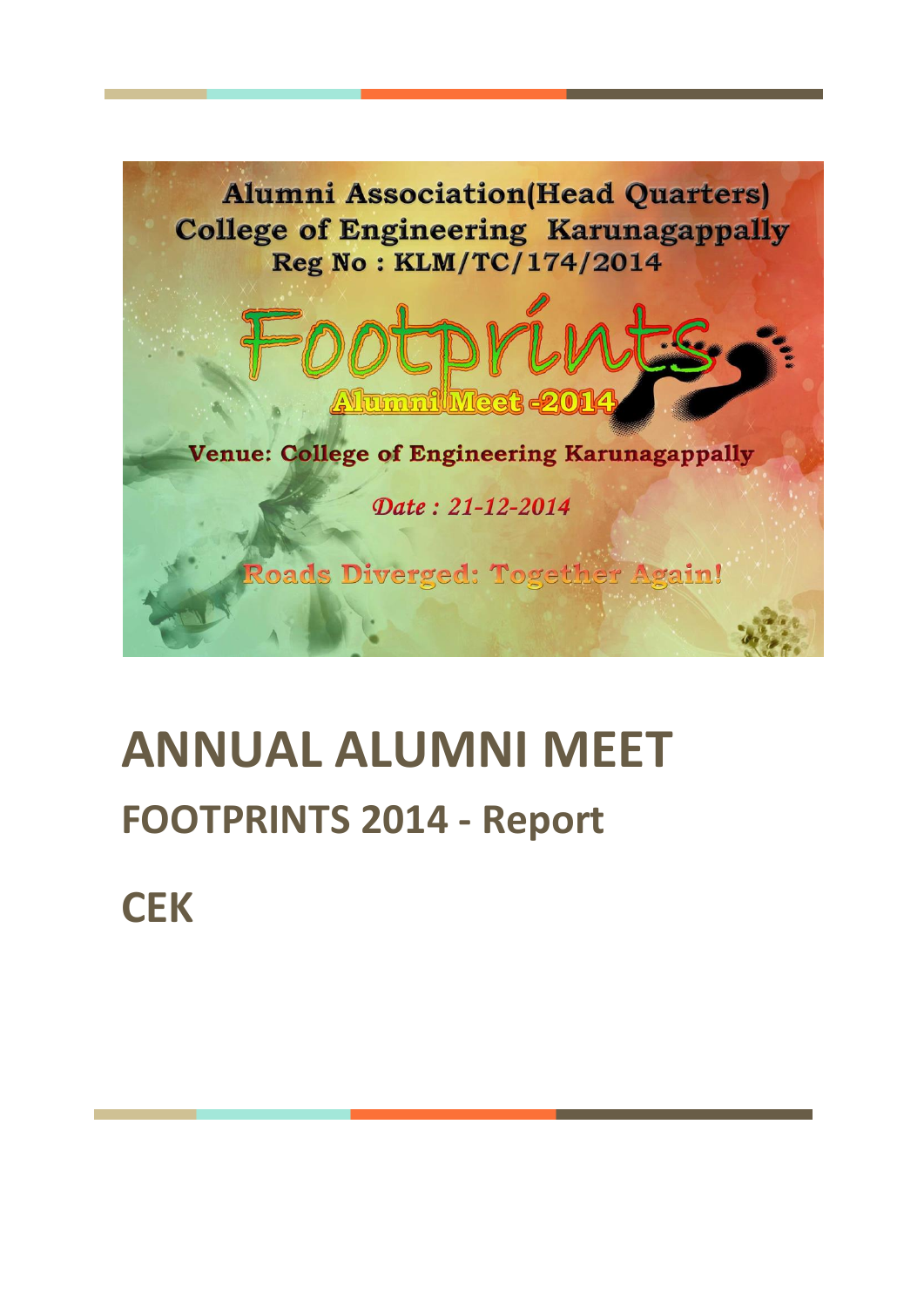#### FOOTPRINTS 2014

*The Alumni meet of College of Engineering Karunagapally… "FOOTPRINTS 2014"*

*Date : Sunday 21st December, 2014*

*Venue : Seminar Hall, CEK* 

*Time : 9:30 am to 3:00 pm*

*Agenda:*

- ➢ *TEQIP activities*
- ➢ *Report of last Alumni Meet.*

## *Programme Schedule:*

## *Inaugural session*

- *1. Prayer Song*
- *2. Welcome address – Dr.Hari V S, Principal, CEK*
- *3. Overview of CEK – Mr. Deepa T R*
- *4. Presidential Address – Mrs. Anilkumar A*
- *5. Felicitation by faculty/staff/alumni –Mrs. Libi A, Mrs. Sabeena K, Mrs. Shiny C*
- *6. Experience sharing/Interactive session – Alumni, Teachers*
- *7. National Anthem*
- *8. Refreshment*

## *Sessions*

- *1. Cultural programme*
- *2. Discussion on TEQIP activities*
- *3. Refreshment*